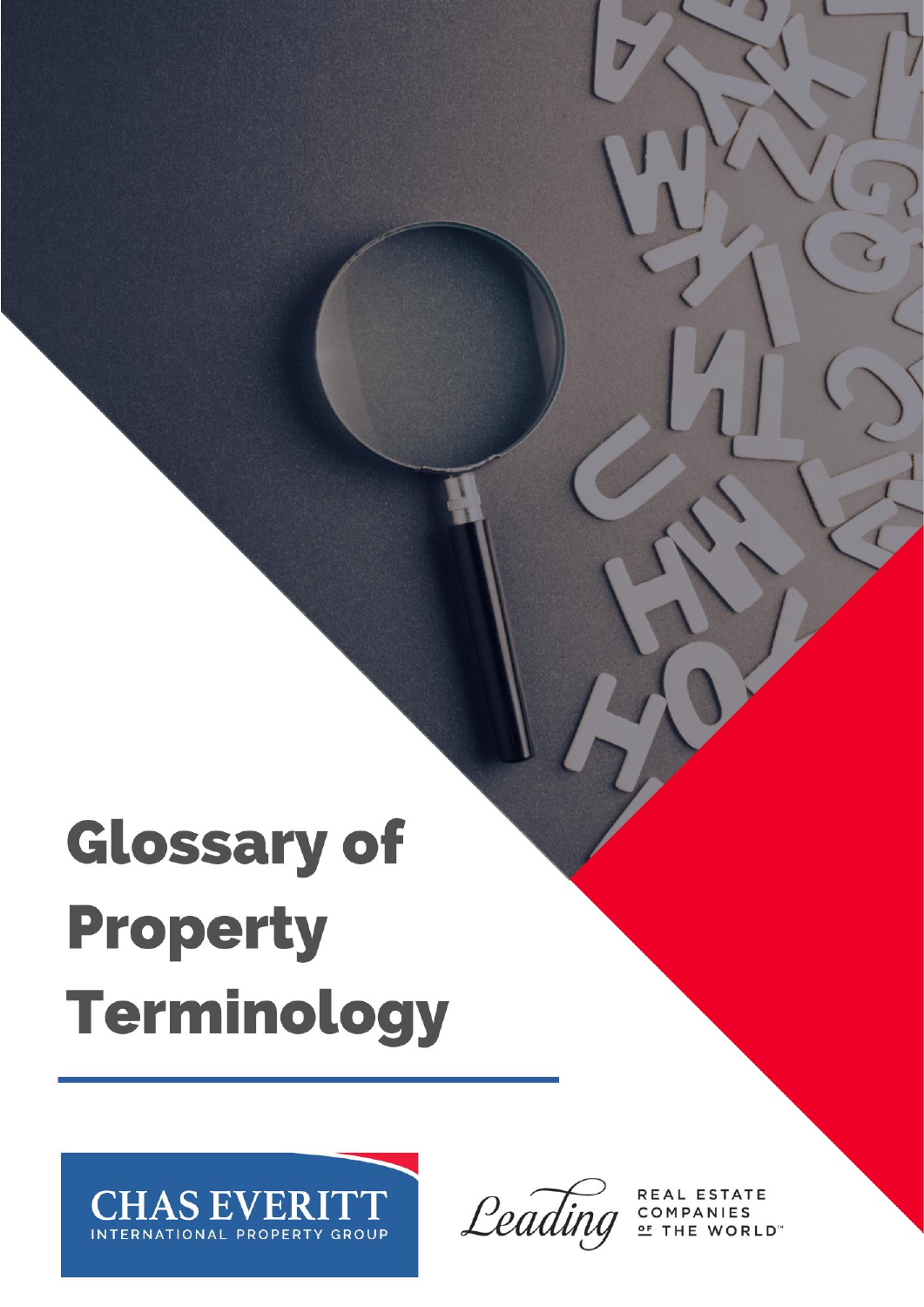## **A.**

#### **Access Bond**

This facility allows you to draw funds up to a predetermined loan amount.

#### **Accrued Interest**

Interest earned but not yet paid.

#### **Administration Fee**

Fee charged by a lender to cover the initial costs of processing a loan application. The fee may include the cost of obtaining a property appraisal, a credit report, or other closing costs incurred during the process, or the fee may be in addition to these charges.

#### **Affordability**

The lender needs to assess whether you can afford the monthly instalments on the home loan. Your monthly income must be of a permanent nature and joint income may be taken into account where appropriate. The general rule of thumb is that your monthly instalment should not exceed 30% of your gross monthly income. This calculation is referred to as the Affordability factor. Affordability factor (AF) = {monthly loan instalment divided by gross monthly income} x 100.

#### **Agreement of Sale**

Contract signed by buyer and seller stating the terms and conditions under which a property will be sold.

#### **Annual Premium**

This is the premium payable once a year in respect of a life assurance or a homeowner's insurance policy.

#### **Assessment**

The Bank's assessed value of the property.

#### **Assessment fee**

This fee pays for the administration work that accompanies a property assessment.

## **B.**

#### **BA Linked Rate**

Rate linked to 3 month BA SAFEX rate which can be monitored on an ongoing basis. This option guarantees a fixed rate for three months. The rate will change every three months in line with the cost of short-term funding rates. This type of product normally has a minimum loan size and a maximum loan to value qualification criteria.

#### **Balance Sheet**

Used for the recording of the financial positions of private individuals, companies, CCs, and trusts.

#### **Bearer / Seller**

The legal owner of a piece of property.

#### **Bona Fide**

In good faith.

#### **Bond Costs**

These are the conveyancer's fees, stamp duty and VAT. They are payable by the buyer to the attorney attending





- 41 Tokai Road, Kirstenhof Tel: 021 712 5029
- Shop 8, Old Constantia Village, Constantia Tel: 021 204 4893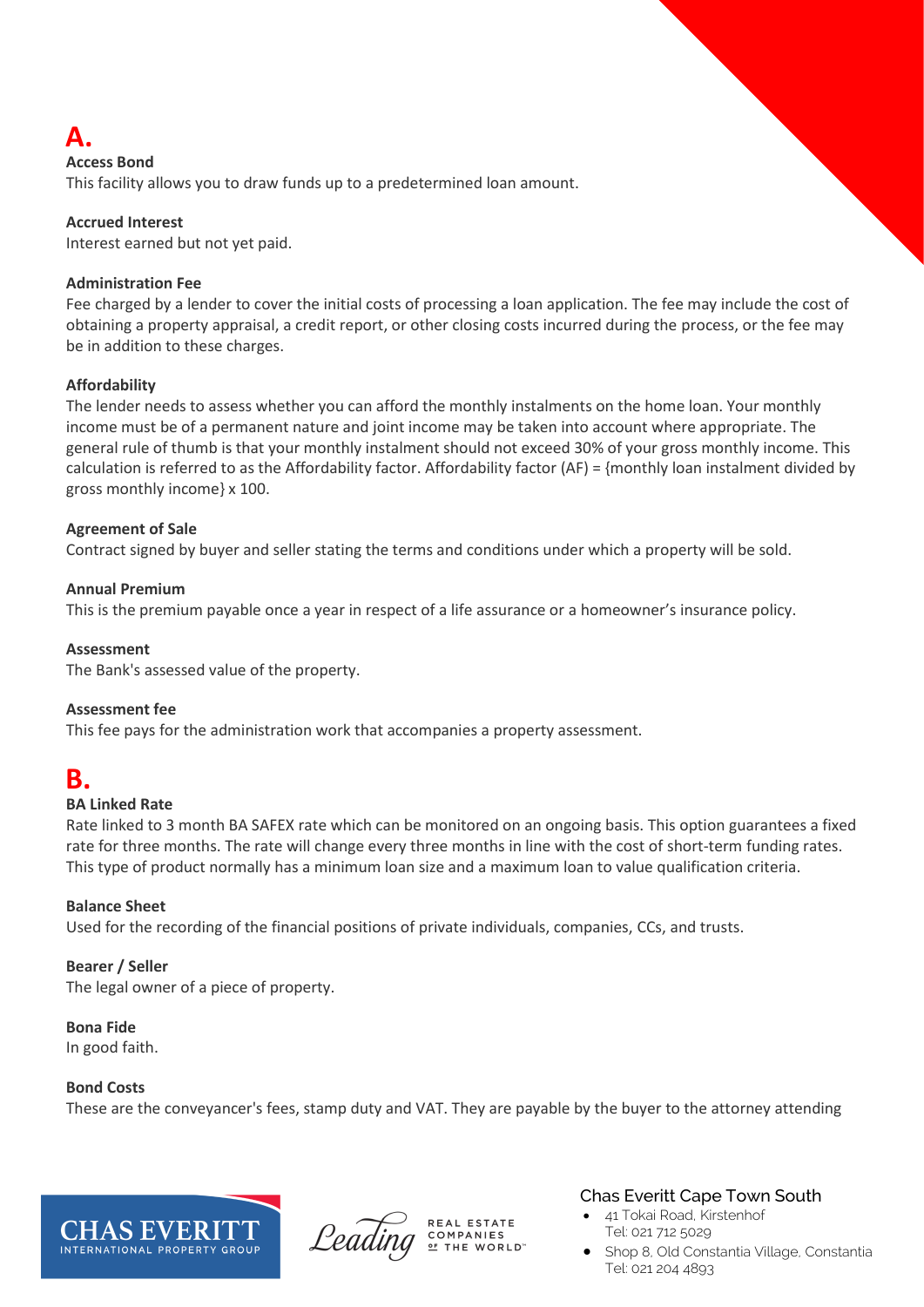to the registration of the bond on behalf of the bank. Conveyancing fees and stamp duty are calculated on a sliding scale based on the bond registered.

#### **Bond registration fee**

The fee charged for the registration of the home loan in the buyer's name.

#### **Bond Term**

This is the original term of the loan.

#### **Borrower (Mortgagor)**

An individual who applies for and receives funds in the form of a loan and is obligated to repay the loan in full under the terms of the loan.

#### **Broker / Estate Agent**

An individual who brings buyers and sellers together and assists in negotiating contracts for a client.

#### **Building Contract**

A Contract between the land buyer and the builder, outlining the specifications of the building.

#### **Building Loan**

A Loan granted to a buyer who buys a vacant plot of land on which he intends to build.

#### **Buyer's Market**

Market conditions that favour buyers. With more sellers than buyers in the market, sellers may be forced to make substantial price concessions.

## **C.**

#### **Capped Rate**

Consumer safeguards which limit the amount the interest rate on an adjustable rate mortgage can change in an adjustment interval and/or over the life of the loan.

#### **Ceiling**

The maximum allowable interest rate of a variable rate mortgage.

#### **Collateral**

Assets (such as your home) pledged as security for a home loan.

#### **Commission**

Money paid to a real estate agent or broker for negotiating a real estate or loan transaction.

#### **Contract of Sale**

The agreement between the buyer and seller on the purchase price, terms, and conditions of a sale.

#### **Conveyance**

The document used to effect a transfer, such as a deed, or mortgage.



Leading

COMPANIES

- 41 Tokai Road, Kirstenhof Tel: 021 712 5029
- Shop 8, Old Constantia Village, Constantia Tel: 021 204 4893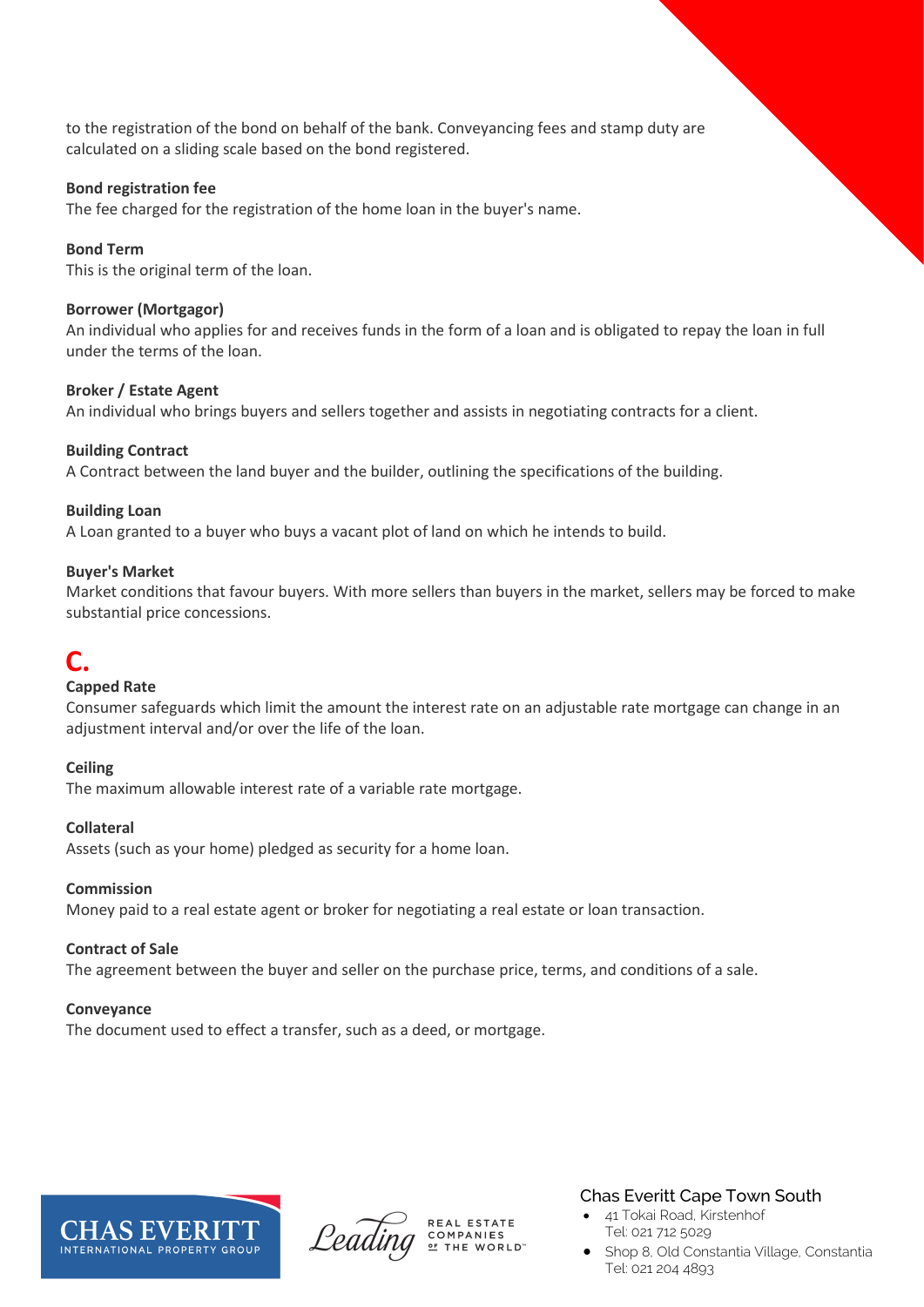#### **Cooling off period**

This clause is included in an offer to purchase a property under R250 000. It is based on a new law allowing first time home buyers the opportunity to change their minds within five days of signing the offer.

#### **Credit Bureau**

A credit bureau is a clearinghouse for credit history information.

#### **Credit Report / profile**

A report detailing the credit history of a prospective borrower that's used to help determine borrower creditworthiness. There are 2 main Credit companies used by lenders in South Africa, namely ITC and Experian. These companies

collate credit history on individuals and companies, which they obtain from various sources in the retail marketplace and legal system. Your bank account history is another important source of credit information used by

lenders in assessing your credit profile.

#### **Credit Score**

A statistical method of assessing your creditworthiness. Your credit card history; amount of outstanding debt; the type of credit you use; negative information such as bankruptcies or late payments; collection accounts and judgement; too little credit history and too many credit lines with the maximum amount borrowed are all included in credit-scoring models to determine your credit score.

## **D.**

#### **Deed**

Legal document by which title to real property is transferred from one owner to another. The deed contains a description of the property, and is signed, witnessed, and delivered to the buyer at closing.

#### **Deeds Office**

This is a government department whose task it is to attend to the registration of transfers of Immovable property

#### **Deeds Office Registration Fees**

These fees are charged by the Deeds Office for registering the mortgage bond and the title deed.

#### **Default**

Failure to meet legal obligations in a contract, including failure to make payments on a loan.

#### **Deposit / collateral**

The deposit is the part of the purchase price of the property that you pay in cash up front and reduces the amount that you will need to borrow. A lender prefers a deposit as it means that the borrower has a financial commitment, in the property and the home loan required is less than the current market value of the property. For this reason, the loan to value concept is an important factor in negotiating rate concessions and obtaining loan approval with minimum supporting documentation. Collateral other than property is also taken into account when calculating your loan to value ratio. When a borrower does not have cash available for a deposit, other acceptable types of collateral security include, but are not limited to the following: Shares, fixed deposit, bank/company/government guarantees, debt free immovable property, life assurance policies.





- 41 Tokai Road, Kirstenhof Tel: 021 712 5029
- Shop 8, Old Constantia Village, Constantia Tel: 021 204 4893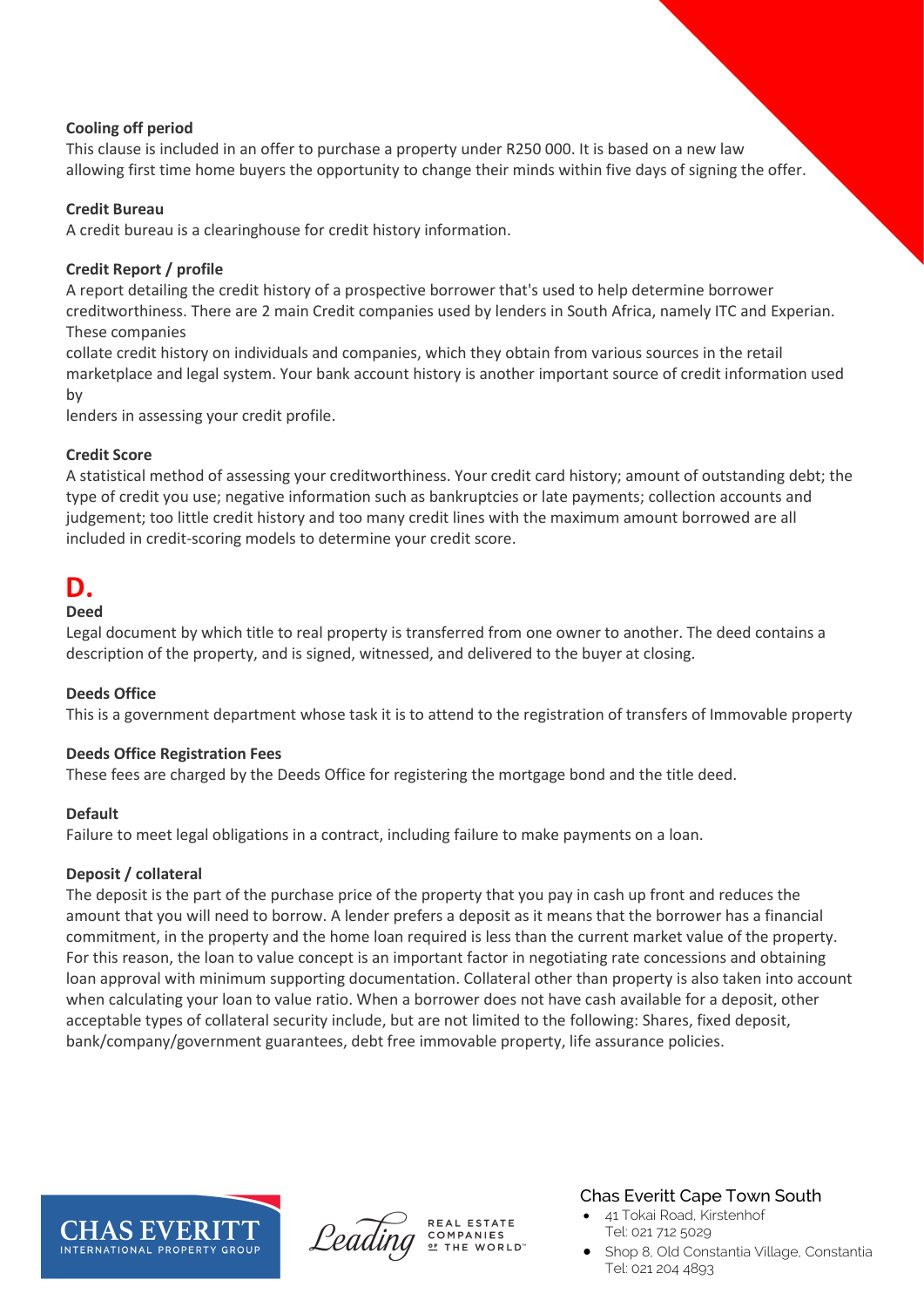## **E.**

#### **Equity**

This is the amount by which the value of a bonded property exceeds the amount owing on the loan.

## **F.**

#### **Fictional Fulfilment**

If a party to a contract which is subject to a Suspensive Condition (usually the likes of bond finance from a financial institution in property contracts) deliberately prevents fulfilment of the condition to avoid being bound by the contract, the condition may be deemed to be fulfilled.

#### **Finance Charge**

This is the interest charged on the loan.

#### **Fixed Rate**

Regardless of whether variable home loan rates fall or rise, the fixed interest rate for the agreed period will continue to apply. This facility would be taken up if the borrower is of the view that interest rates are rising and may do so during the contracted period. Should this option be terminated before the expiry date an additional finance charge will be levied by the lender. Once the fixed rate period has expired, you may negotiate a new rate with the lender.

#### **Foreclosure (or Repossession)**

Legal process by which a mortgaged property may be sold to pay off a mortgage loan that is in default.

#### **Freehold**

This is when you own the property as well as the land it is built on.

## **G.**

#### **Grace Period**

Period of time during which a loan payment may be made after its due date without incurring a late penalty. The grace period is specified as part of the terms of the loan in the Note.

#### **Gross Income**

Total income before taxes or expenses are deducted.

## **H.**

#### **Homeloan Application**

An initial statement of personal and financial information required to apply for a loan.

## **I.**

#### **Instalment amount**

This is the basic monthly instalment amount payable on the home loan, excluding insurance or assurance premium, where applicable.

#### **Interest**

Charge paid for borrowing money, calculated as a percentage of the remaining balance of the amount borrowed.





- 41 Tokai Road, Kirstenhof Tel: 021 712 5029
- Shop 8, Old Constantia Village, Constantia Tel: 021 204 4893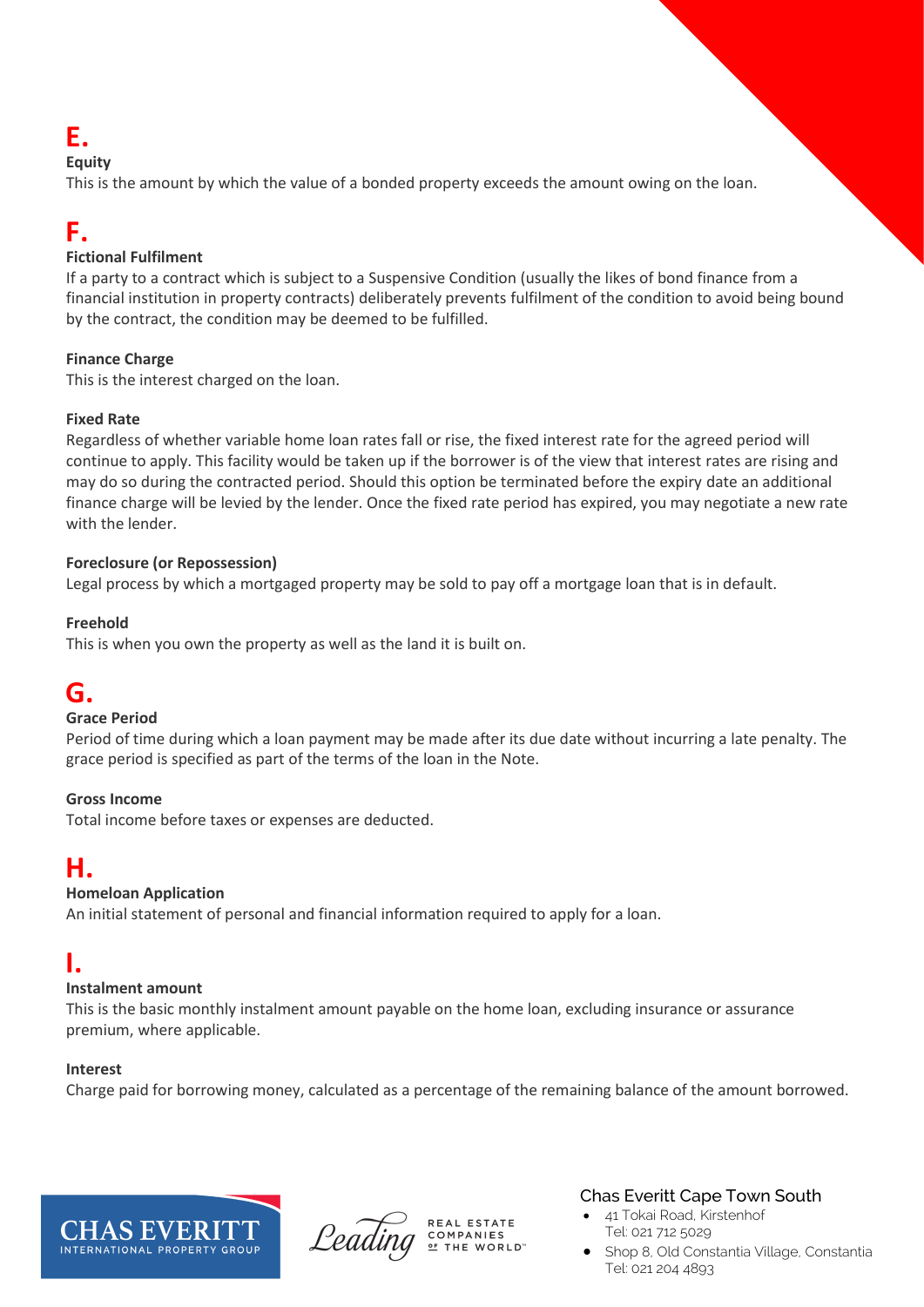#### **Interest Rate**

The annual rate of interest on the loan, expressed as a percentage of 100.

## **J.**

#### **Joint Liability**

Liability shared among two or more people, each of whom is liable for the full debt.

## **K.**

None

## **L.**

#### **Latent Defect**

This is a fault or flaw that is not immediately detectable or is hidden from view on inspection of the property.

#### **Lender**

The bank, mortgage company, or mortgage broker offering the loan.

#### **Lien**

A legal claim by one person on the property of another for security for payment of a debt.

#### **Loan + Costs**

This product allows the borrower to borrow more than 100% of the property value. It is geared for the first-time homeowner and allows the borrower to include registration and transfer costs with the purchase price of the home.

#### **Loan-to-Value Ratio (LTV)**

This is the percentage the bank is willing to lend you, expressed as a percentage of the bank's estimated value of the property and the loan amount required. Loan to Value (LTV) = [home loan amount required divided by assessed property value] x 100 Home loans of up to and exceeding a LTV of 100% may in certain circumstances be granted, subject to an acceptable Affordability Factor and valuation of the property in question.

## **M.**

#### **Monthly instalments**

Over the term of your loan, you will repay your home loan by way of regular monthly payments of principal and interest. Monthly instalments are normally paid to the lender via debit order from your account. During the first few years, most of your payments will be applied towards interest. During the final years of your loan, your payment amounts will be applied primarily to the remaining principal debt. The amount of your monthly instalment can be affected by changes in interest rate and changes to the principal amount of your loan. As a rule of thumb your monthly instalment should not exceed 30% of your gross monthly income.

#### **Mortgage Broker**

An individual or company that arranges financing for borrowers.





- 41 Tokai Road, Kirstenhof Tel: 021 712 5029
- Shop 8, Old Constantia Village, Constantia Tel: 021 204 4893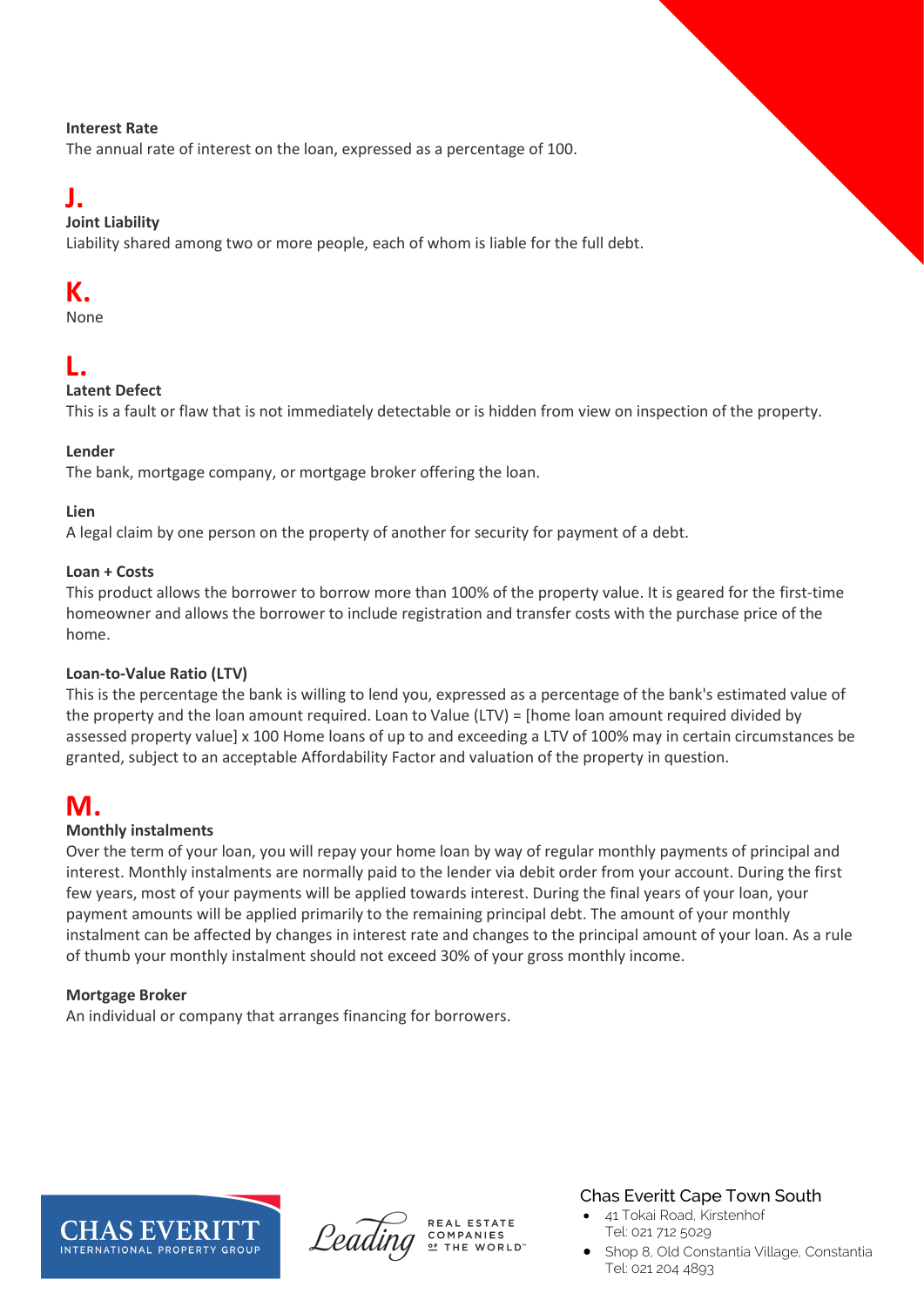#### **Mortgage or Bond**

An agreement between you and the bank, stating that the bank will lend you a certain amount of money in the form of a home loan, and that you will pay the bank back over a certain period, on a monthly basis, and at a certain interest rate.

## **N.**

#### **Notice of Default**

Written notice to a borrower that a default has occurred and that legal action may be taken.

## **O.**

#### **Occupation**

This is the date the buyer moves into the property.

#### **Occupational Rental**

This is paid by the buyer to the seller at an agreed amount, if the buyer decides to move into the property before transfer of ownership takes place.

#### **Offer to Purchase**

This is an offer in writing from the buyer to the seller, which is usually prepared by the estate agent. Once signed, by all parties it becomes a legal and binding contract between the buyer and the seller.

## **P.**

#### **Power of Attorney**

Legal document authorizing one person to act on behalf of another.

#### **Pre-approval**

A lender's firm commitment on a loan and it enables you to enter into negotiations with confidence. A preapproval includes a preliminary screening of a borrower's credit history. Information submitted during preapproval is subject to verification at application.

#### **Prequalification**

Prequalifying gives you a general idea of your borrowing power. It is the process of determining how much money you will be eligible to borrow.

#### **Purchase Agreement / Deed of Sale**

Contract signed by buyer and seller stating the terms and conditions under which a property will be sold.

# **Q.**

None

## **R.**

#### **Reducing/Step Down Rate**

Regardless of whether the variable home loan interest rate falls or rises, the reducing interest rate option will apply for the agreed period (usually less than 5 years). This facility guarantees that your interest rate will decrease



Leading

COMPANIES

- 41 Tokai Road, Kirstenhof Tel: 021 712 5029
- Shop 8, Old Constantia Village, Constantia Tel: 021 204 4893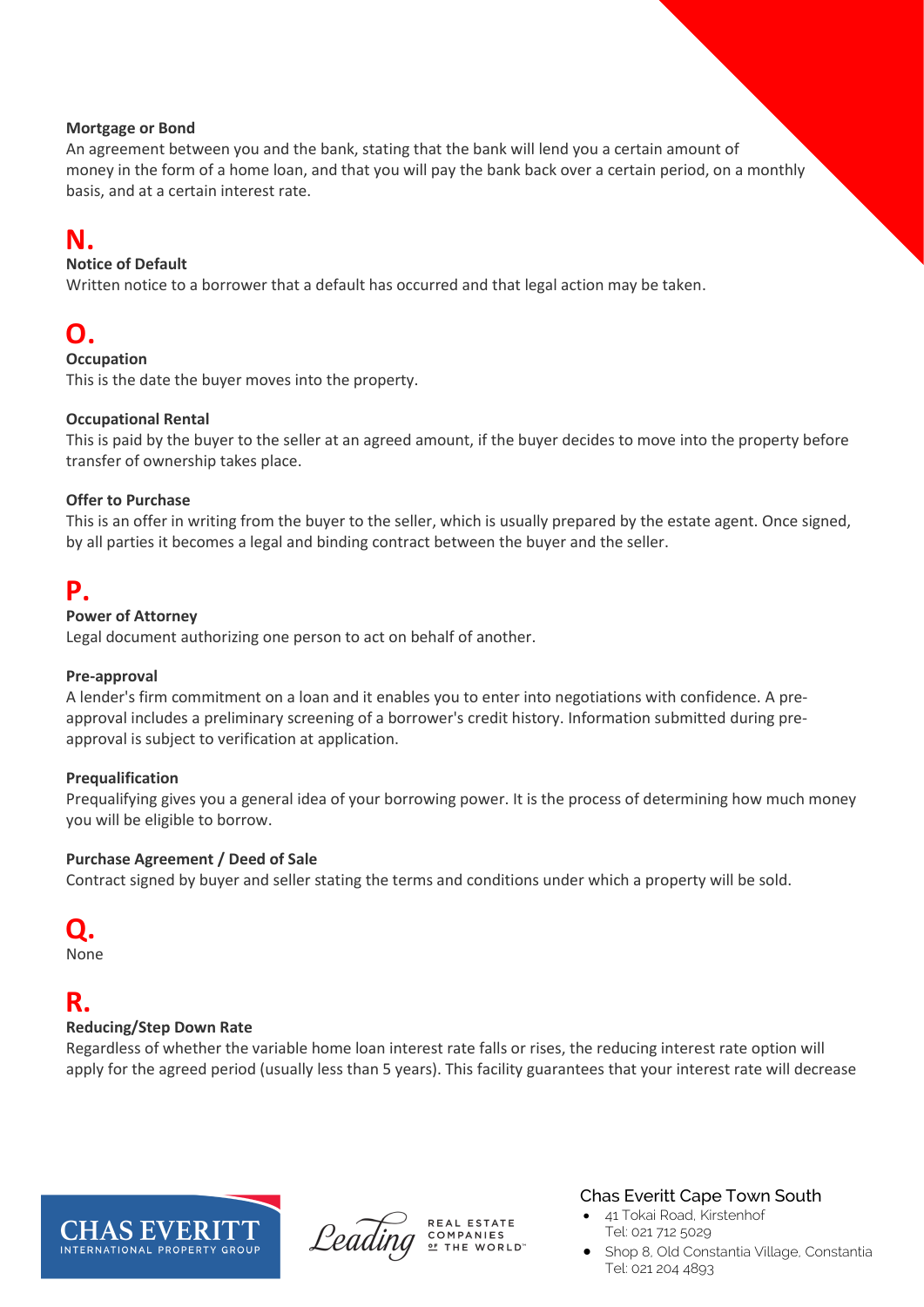by a set percentage every three to six months for the agreed period. Should this option be terminated before the expiry date an additional finance charge can be levied by the lender.

#### **Refinancing**

The process of paying off one loan with the proceeds from a new loan secured by the same property.

#### **Registration**

This is the process whereby ownership of the property is transferred from the seller to the buyer via a deed of transfer. Your home loan will be secured at the Deeds Office as a mortgage bond.

#### **Repayment Terms**

The length of your loan repayment period will directly affect your required monthly instalments. The longer your repayment period, the lower your monthly instalments will be, however the total interest cost over the life of the loan will increase. The maximum repayment term is 20 - 30 years and is dependent on the home loan amount.

## **S.**

#### **Second Mortgage**

An additional mortgage placed on a property that has rights that are subordinate to the first mortgage.

#### **Sectional Title**

This is an entire complex (flats and townhouses) divided into individual units and sold separately.

#### **Stamp Duty**

Stamp duty is a tax imposed by the government.

#### **Suspensive Condition**

This is a clause in the agreement of sale whereby the validity of the contract is made subject to the occurrence or non-occurrence of a future event.

## **T.**

#### **Term**

The period of time between the beginning loan date on the legal documents and the date the entire balance of the loan is due.

#### **Title Deed**

Document which gives evidence of ownership of a property. Also indicates the rights of ownership and possession of the property.

#### **Transfer fee**

Fee paid to transfer the property from the seller into the name of the buyer.

## **U.**

#### **Underwriting**

In mortgage lending, the process of determining the risks involved in a particular loan and establishing suitable terms and conditions for the loan.





- 41 Tokai Road, Kirstenhof Tel: 021 712 5029
- Shop 8, Old Constantia Village, Constantia Tel: 021 204 4893